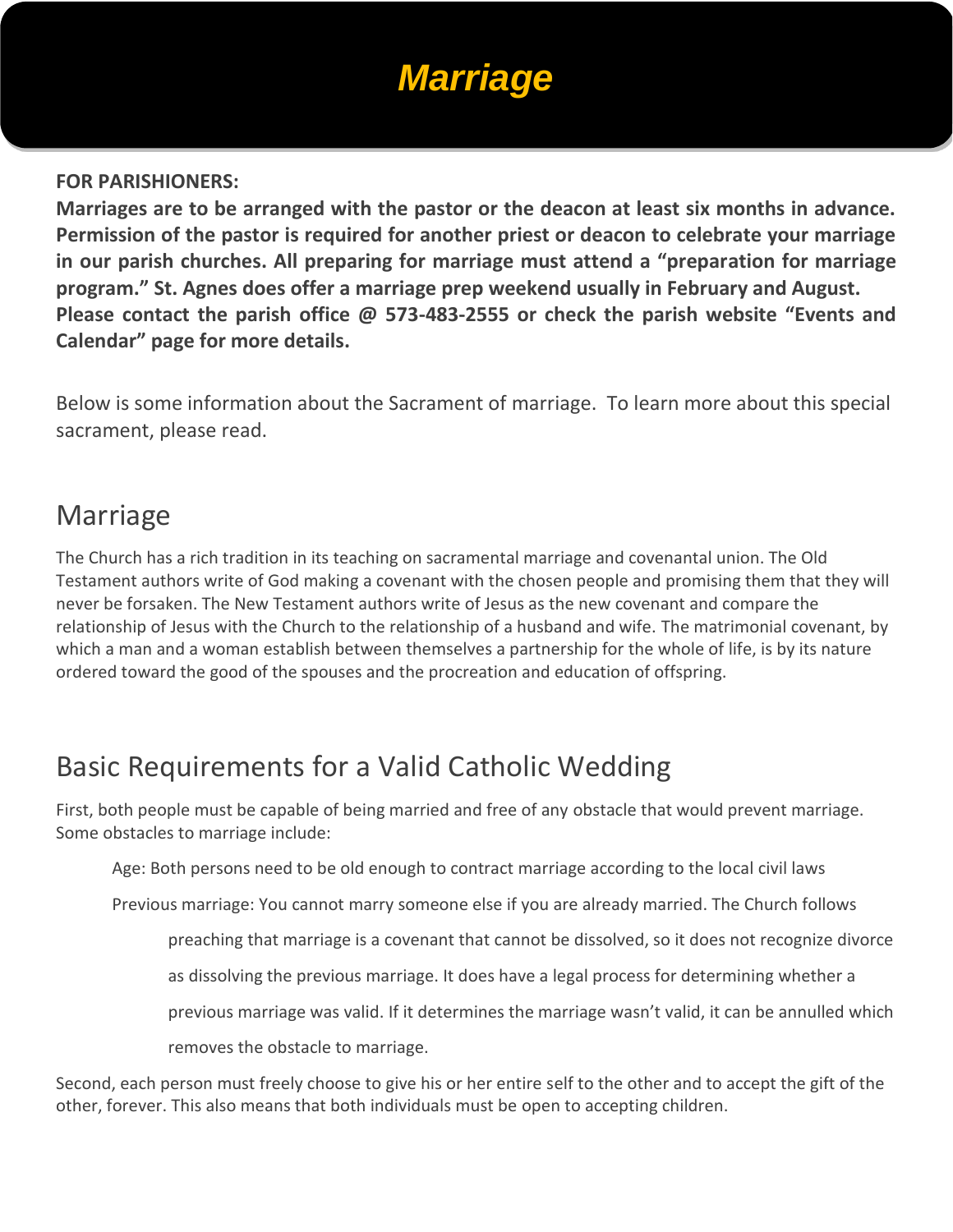Third, the couple must be married according to the laws of the church so that the Church and the community will be certain about the validity of their marriage. This means the marriage must be witnessed by an authorized representative of the Church (a priest or deacon).

#### When is marriage a sacrament?

The *Code of Canon Law* recognizes that, "a valid matrimonial contract cannot exist between the baptized without it being by that fact a sacrament". So there are two requirements for a marriage to be a sacramental marriage: (1) the marriage must be valid; and (2) both parties must be baptized.

To be in a valid marriage, Catholics must meet certain requirements of canon law including the obligation to observe the Church's form of marriage celebration or to be dispensed from that form. This applies to every Catholic, even when marrying a non-Catholic.

All valid marriages between Catholics are sacramental because you can't be Catholic without being baptized. However, a valid marriage between a Catholic and a baptized non-Catholic is sacramental, while a valid marriage between a Catholic and a non-baptized person is not.

## If a Catholic wants to marry a non-Catholic, how can they assure that the marriage is recognized by the Church?

In addition to meeting the criteria for a valid Catholic marriage the Catholic must seek permission from the local bishop to marry a non-Catholic. If the person is a non-Catholic Christian, this permission is called a "permission to enter into a mixed marriage." If the person is a non-Christian, the permission is called a "dispensation from disparity of cult." Those helping to prepare the couple for marriage can assist with the permission process.

### Why does a Catholic wedding have to take place in a church?

For Catholics, marriage is not just a social or family event, but a church event. For this reason, the Church prefers that marriages between Catholics, or between Catholics and other Christians, be celebrated in the parish church of one of the spouses. Only the local bishop can permit a marriage to be celebrated in another suitable place.

#### If a Catholic wishes to marry in a place outside the Catholic church, how can he or she be sure that the marriage is recognized by the Catholic Church as valid?

The local bishop can permit a wedding in another church, or in another suitable place, for a sufficient reason. For example, a Catholic seeks to marry a Baptist whose father is the pastor of the local Baptist church. The father wants to officiate at the wedding. In these circumstances, the bishop could permit the couple to marry in the Baptist church. The permission in these instances is called a "dispensation from canonical form."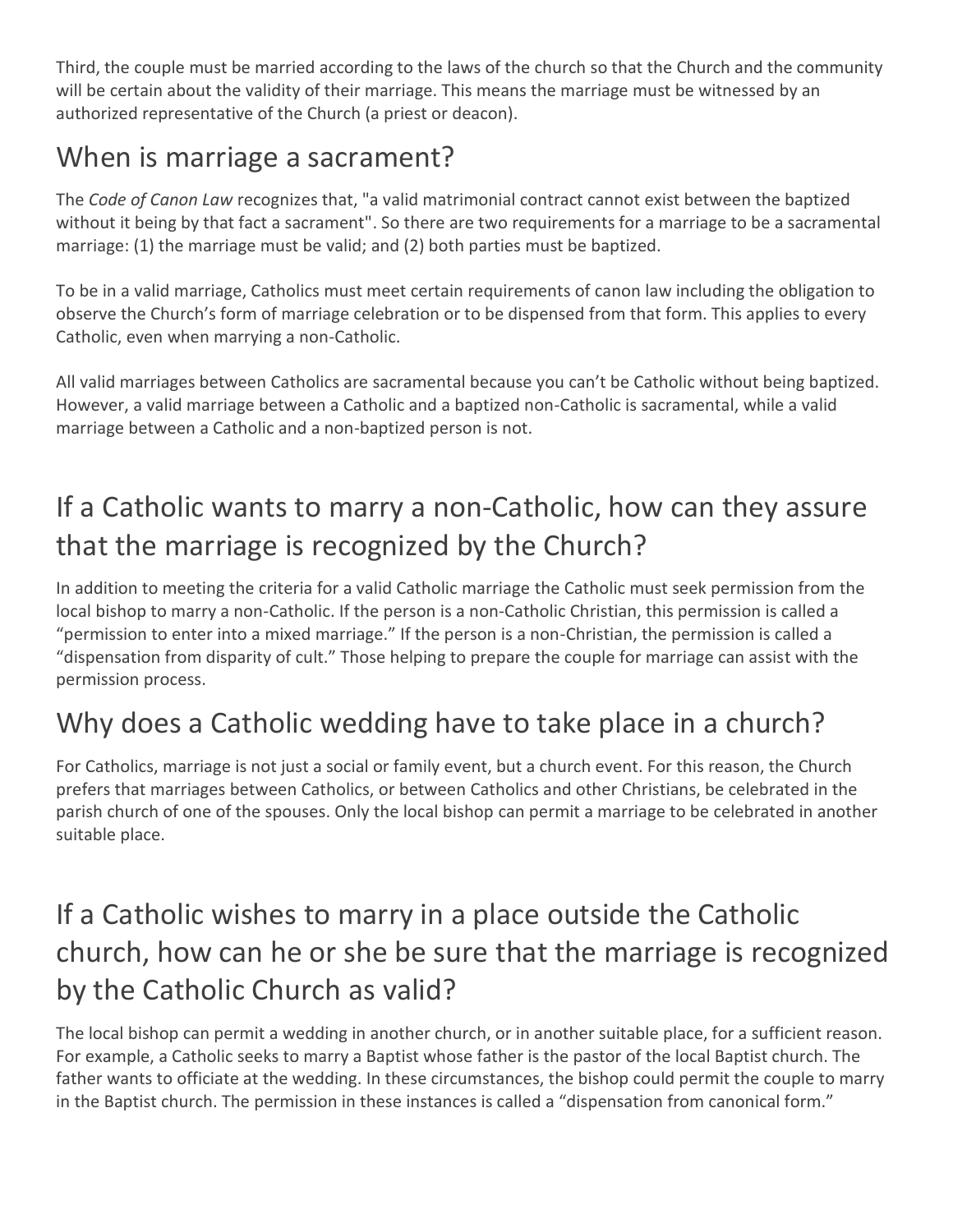#### Can you get married in a Catholic church if you're divorced?

If a person was married validly and then divorced but never obtained an annulment, then that person is still married in the eyes of the Church. He or she cannot validly marry again in the Catholic Church.

#### If two Catholics or a Catholic and non-Catholic are married invalidly in the eyes of the church, what should they do about it?

They should approach their pastor to try to resolve the situation.

#### When a Catholic marries a non-Catholic, must the non-Catholic promise to raise the children in the Catholic faith?

The non-Catholic spouse does not have to promise to have the children raised Catholic. The Catholic spouse must promise to do all that he or she can to have the children baptized and raised in the Catholic faith.

#### Who Administers This Sacrament?

A sacrament, as we know, is an outward sign that confers an inner grace.

In the sacrament of Matrimony, the outward sign is the exchange of marital consent on the part of a baptized man and a baptized woman. In other words, the couple who are getting married administer the sacrament of Matrimony to each other.

It is not correct to say (although we often do) that "John and Mary were married by the priest." More correctly we should say, "John and Mary married each other in the presence of the priest."

The priest cannot administer the sacrament of Matrimony; only the contracting couple can do that. The priest (or deacon) is simply the official witness, representing Christ and Christ's Church. The priest's presence is normally essential; without him there is no sacrament and no marriage. But he does not confer the sacrament.

#### Does the Catholic Church offer help for troubled marriages?

**Worldwide Marriage Encounter (WWME) -** Looking for the perfect weekend? A weekend to bring you and your spouse closer together? Take your spouse on ME weekend and you will actually improve your marriage! Any married couple who desires a richer, fuller life together, will enjoy Worldwide Marriage Encounter (ME). This weekend is designed to deepen and enrich the joys a couple shares together, whether you have been married a short time or many years. The weekend is oriented strictly to each individual couple. A series of presentations are given by a team of Catholic couples and a Catholic priest. Each presentation allows you and your spouse a rare opportunity to look at yourselves as individuals, then to look at your marriage and your relationship to one another, and finally to look at your relationship to God, the Church and the world. After each presentation, the husband and wife have time in the privacy of their room for their own personal discussion, using a unique communication technique taught on the weekend. The weekend starts at